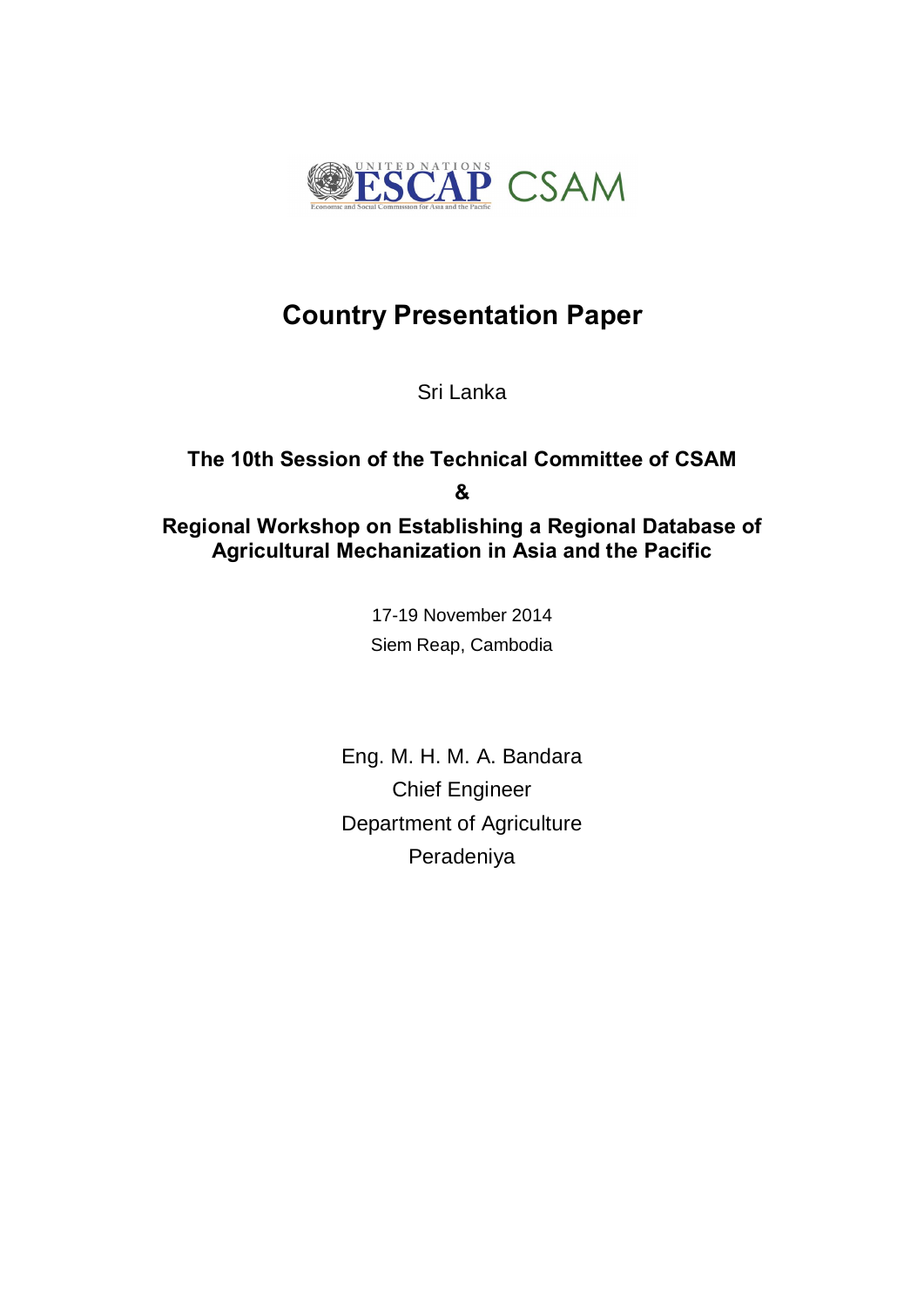### **I. Overview of the statistics system for agricultural mechanization in the country**

#### **a) Responsible agency**

Department of Census and Statistics is responsible for collecting data on all categories. Department of Agriculture is also doing separate collection of data on agricultural commodities. Farm Mechanization Research Centre of the Department of Agriculture is collecting information on Farm Machinery. However it is not properly organized due to lack of enough staff and effective network.

### **b) Channels, ways and frequency to collect, report and disseminate the agricultural mechanization statistics**

There are many channels available. One is the import data from the Sri Lanka Customs. And the other reliable source is through grass root level extension field staff. Other possible source is to carry out island wide survey.

A comprehensively complied data on farm machinery statistics was prepared by GTZ in 1980<sub>\$</sub> titled **"Facts and Figures of Farm Mechanization in Sri Lanka+**. This was updated once in the latter part of the decade. However due to various reasons it was not updated since then. Data given in that booklet could be used as a sample to prepare a comprehensive data base in the regional basis.

#### **c) Quantity and quality of agricultural mechanization statistics**

There are some irregularities between the figures of Department of Census and Statistics and Department of Agriculture. Import data does not reveal the actual figure in operation.

#### **d) Does agricultural census cover component of agricultural mechanization?**

At present very low priority is given for the number of machinery in operation. However mechanization statistics is being in consideration in calculating cost of production of different food commodities.

#### **II. Gaps and Needs**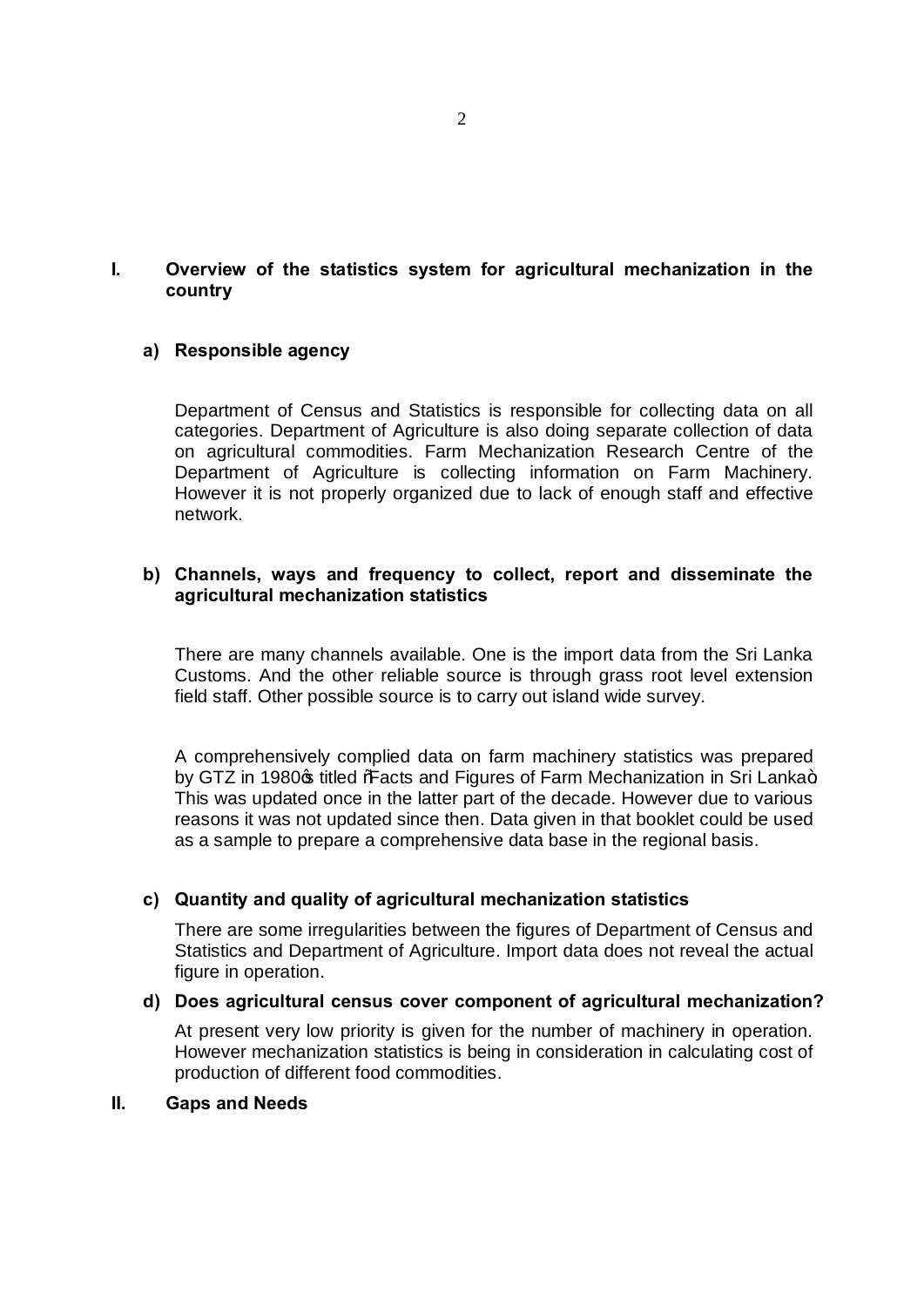#### **a) What are the challenges and constraints for the statistics collection and management?**

There was a very effective extension network in 1980s and at present that system has been changed. Most of the grass root level field officers are attached to Department of Agrarian Development, which has the mandate of providing agricultural inputs in order to increase production. The mandate of Department of Agriculture is to conduct research and disseminate new technology. Therefore there is no formal coordination with the field level staff. Their priority is to distribute agricultural inputs and they dong response to the request made by outsiders.

#### **b) What are the minimum data and statistics requirements of agricultural mechanization in the country?**

It is important to have the following data

- List of local manufacturers
- Type and scale of local production
- Number of imported machinery in each category
- Number of machinery in operation
- Contribution of machinery in crop production
- Comparison of mechanized cultivation and traditional cultivation.
- Distribution of farm machinery in the country
- Cost of each farm operations
- Farm power availability in regional level
- Mode of Accessibility to the available machinery

#### **III. Solutions and Suggestions** (Both State and Regional Perspective)

- a) How to improve the current statistics collection and management?
	- Establish a reliable data collection mechanism operating under one umbrella, Department of Agriculture
	- Convince the policy makers the importance of collecting and analyzing of farm machinery data in the development of agriculture in the country.
- b) Needs and feasibility of establishing a regional database of agricultural mechanization in Asia and the Pacific